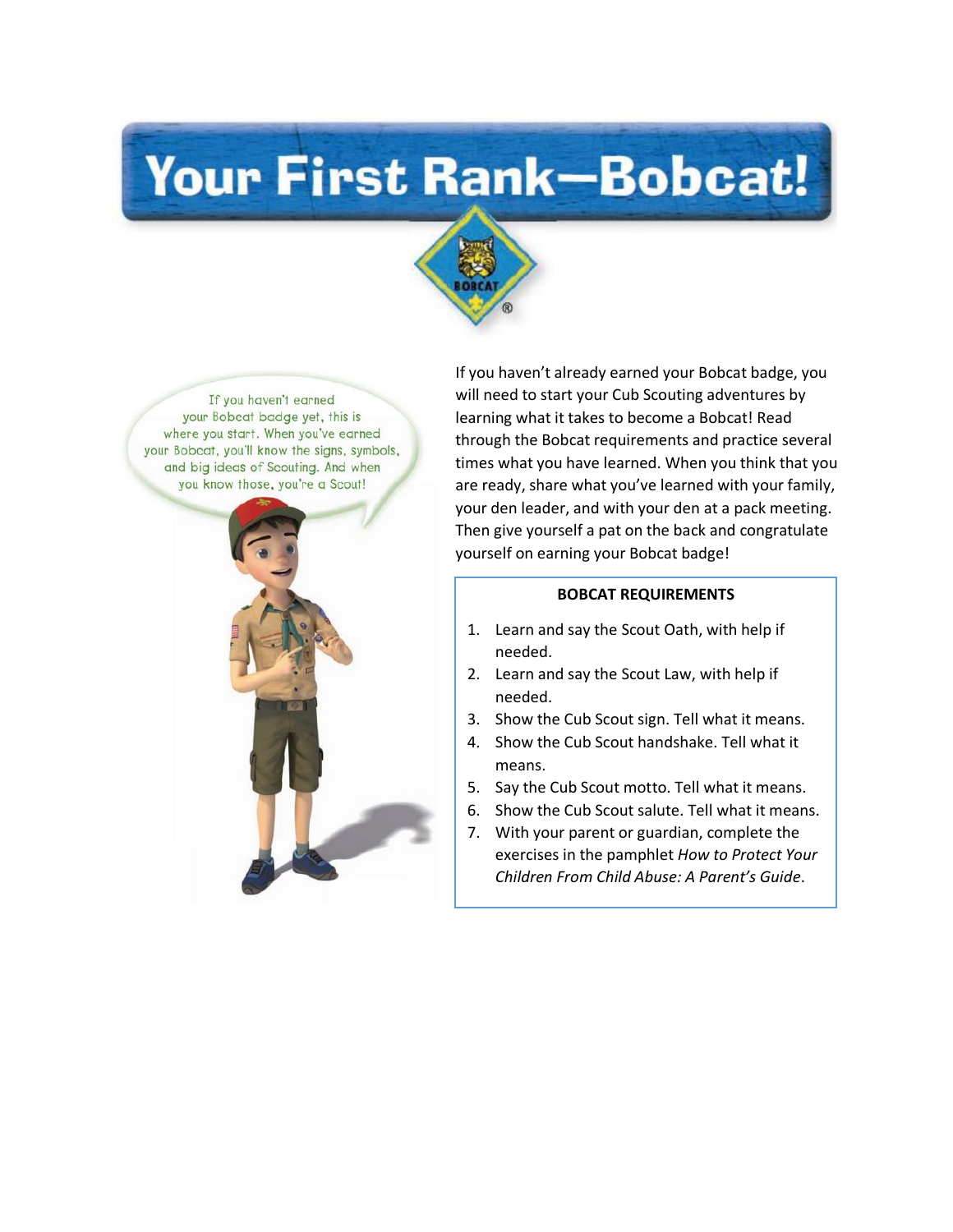## 1 | Learn and say the Scout Oath, with help if needed.

One of the most important parts of earning Bobcat is understanding that all members of the Boy Scouts of America believe in, live by, and often repeat the Scout Oath and the Scout Law. We learn those words

and believe in them as a way to live our lives and be good members of our families, our communities, and the Boy Scouts of America!

## **The Meaning of the Scout Oath**

#### *On My Honor I Will Do My Best*

Saying "On my honor" is like saying "I promise." It means that you will do your best to do what the Scout Oath says.

#### **Three Promises**

The Scout Oath has three promises. Let's look at what they mean.

#### *To Do My Duty to God And My Country and to Obey the Scout Law*

A duty is something you are expected to do. At home, you might be expected to make up your bed or take out the trash. You also have duties to God and to your country. You do your duty to God by following the teachings of your family and religious leaders. You do your duty to your country by being a good citizen and obeying the law. You also promise to live by the 12 points of the Scout Law, which are described below.

#### *To Help Other People at All Times*

Many people need help. A friendly smile and a helping hand make life easier for others. By helping other people, you are doing a Good Turn and making our world a better place.

#### *To Keep Myself Physically Strong, Mentally Awake, and Morally Straight*

The last part of the Scout Oath is about taking care of yourself. You stay physically strong when you eat the right foods and get plenty of exercise. You stay mentally awake when you work hard in school, learn all you can, and ask questions. You stay morally straight when you do the right thing and live your life with honesty.

**Scout Oath** On my honor I will do my best To do my duty to God and my country and to obey the Scout Law; To help other people at all times; To keep myself physically strong, mentally awake, and morally straight.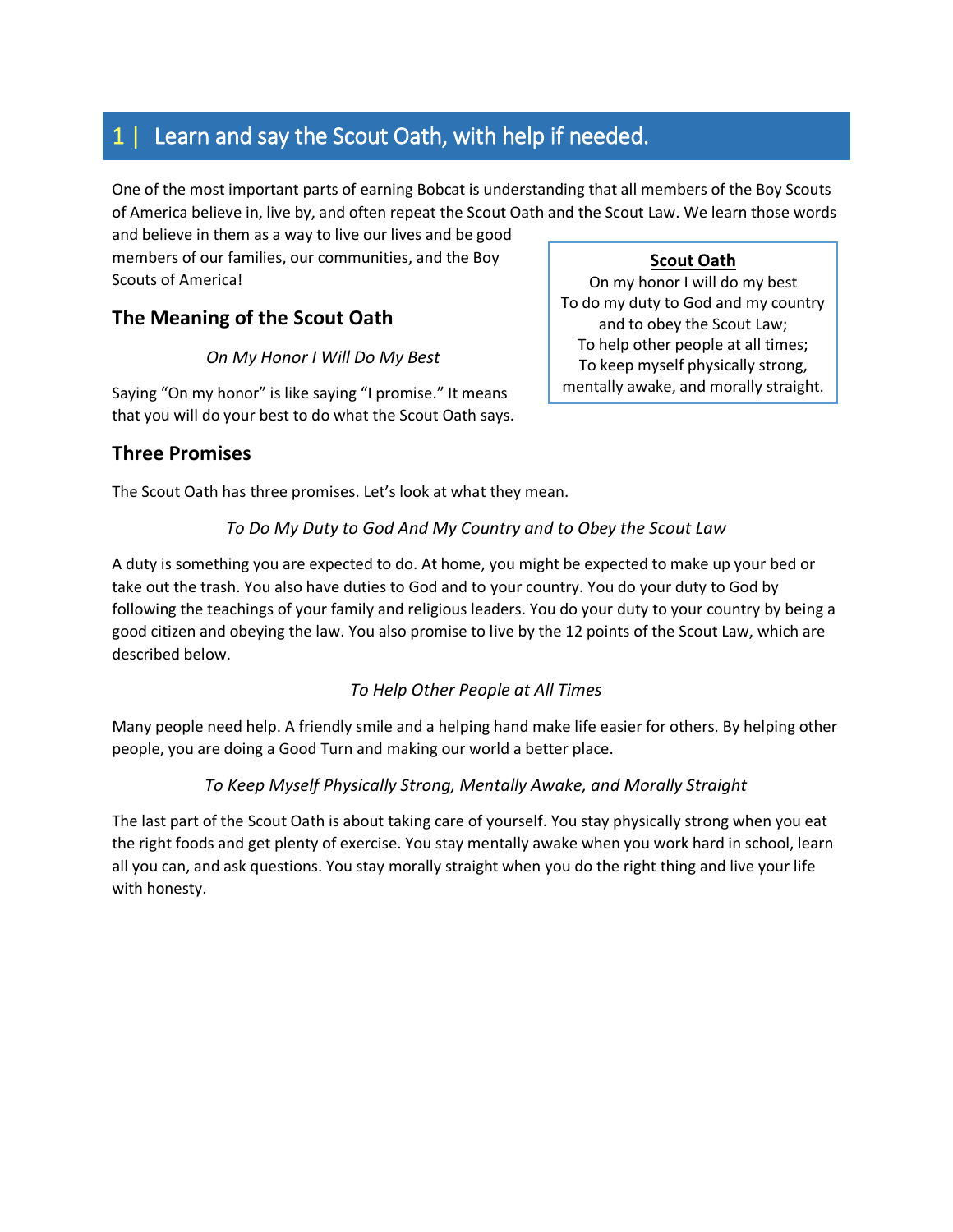# 2 | Learn and say the Scout Law, with help if needed.

A Scout is trustworthy, loyal, helpful, friendly, courteous, kind, obedient, cheerful, thrifty, brave, clean, and reverent.

### **The Meaning of the Scout Law**

The Scout Law has 12 points. Each is a goal for every Scout. He does his best to live up to the Law every day. It is not always easy to do,

| TRUSTWORTHY.  | A Scout tells the truth and keeps his promises. People can depend<br>on him.                                             |
|---------------|--------------------------------------------------------------------------------------------------------------------------|
| LOYAL.        | A Scout is true to his family, friends, Scout leaders, school, and<br>country.                                           |
| HELPFUL.      | A Scout volunteers to help others without expecting a reward.                                                            |
| FRIENDLY.     | A Scout is a friend to everyone, even people who are very different<br>from him.                                         |
| COURTEOUS.    | A Scout is polite to everyone and always uses good manners.                                                              |
| KIND.         | A Scout treats others as he wants to be treated. He never harms or<br>kills any living thing without good reason.        |
| OBEDIENT.     | A Scout follows the rules of his family, school, and pack. He obeys<br>the laws of his community and country.            |
| CHEERFUL.     | A Scout looks for the bright side of life. He cheerfully does tasks that<br>come his way. He tries to make others happy. |
| THRIFTY.      | A Scout works to pay his way. He uses time, property, and natural<br>resources wisely.                                   |
| <b>BRAVE.</b> | A Scout can face danger even if he is afraid. He stands for what is<br>right even if others laugh at him.                |
| CLEAN.        | A Scout keeps his body and mind fit. He helps keep his home and<br>community clean.                                      |
| REVERENT.     | A Scout is reverent toward God. He is faithful in his religious duties.<br>He respects the beliefs of others.            |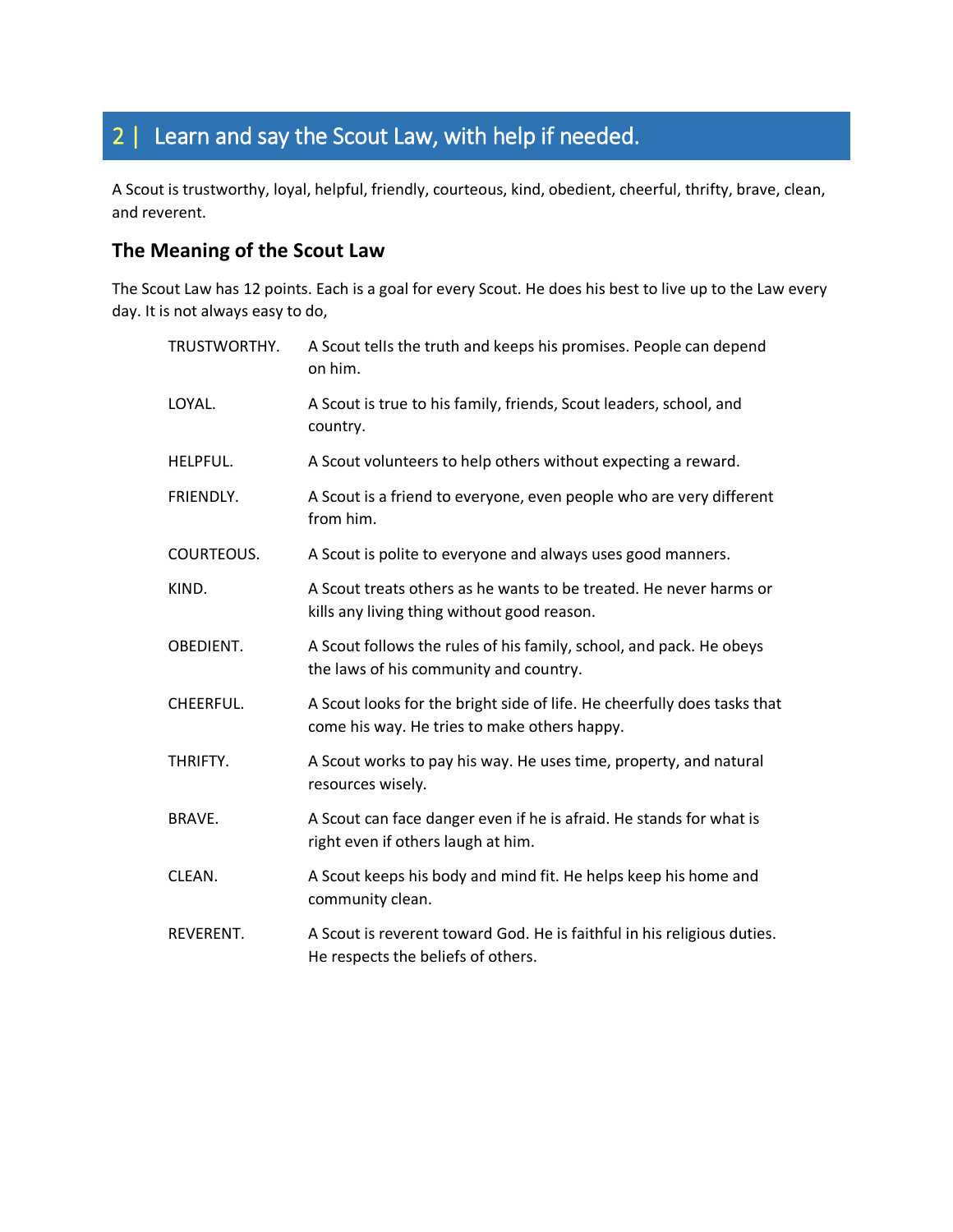## 3 | Show the Cub Scout sign. Tell what it means.

Make the sign with your right hand. Hold your arm straight up. The two raised fingers stand for the Scout Oath and the Scout Law. The fingers look like the sharp ears of the wolf ready to listen to Akela! Remember that Akela (say Ah-KAY-la) means "good leader" to a Cub Scout. Your mother or father or guardian is Akela. So is your Cubmaster or your den leader. At school, your teacher is Akela.



## 4 | Show the Cub Scout handshake. Tell what it means.



When you shake hands with another Cub Scout, do this: Hold out your right hand just as you always do to shake hands. But then put your first two fingers along the inside of the other boy's wrist. This means that you help each other to remember and obey the Scout Oath.

## 5 | Say the Cub Scout motto. Tell what it means.

#### *The Cub Scout motto is "Do Your Best."*

A motto is a guiding principle and a rule for living. Do Your Best means trying your hardest, not just a little bit. Do your best all the time. Do your best in school and at home. Do your best when you play a game and help your team. Do your best as you work on your rank adventures!